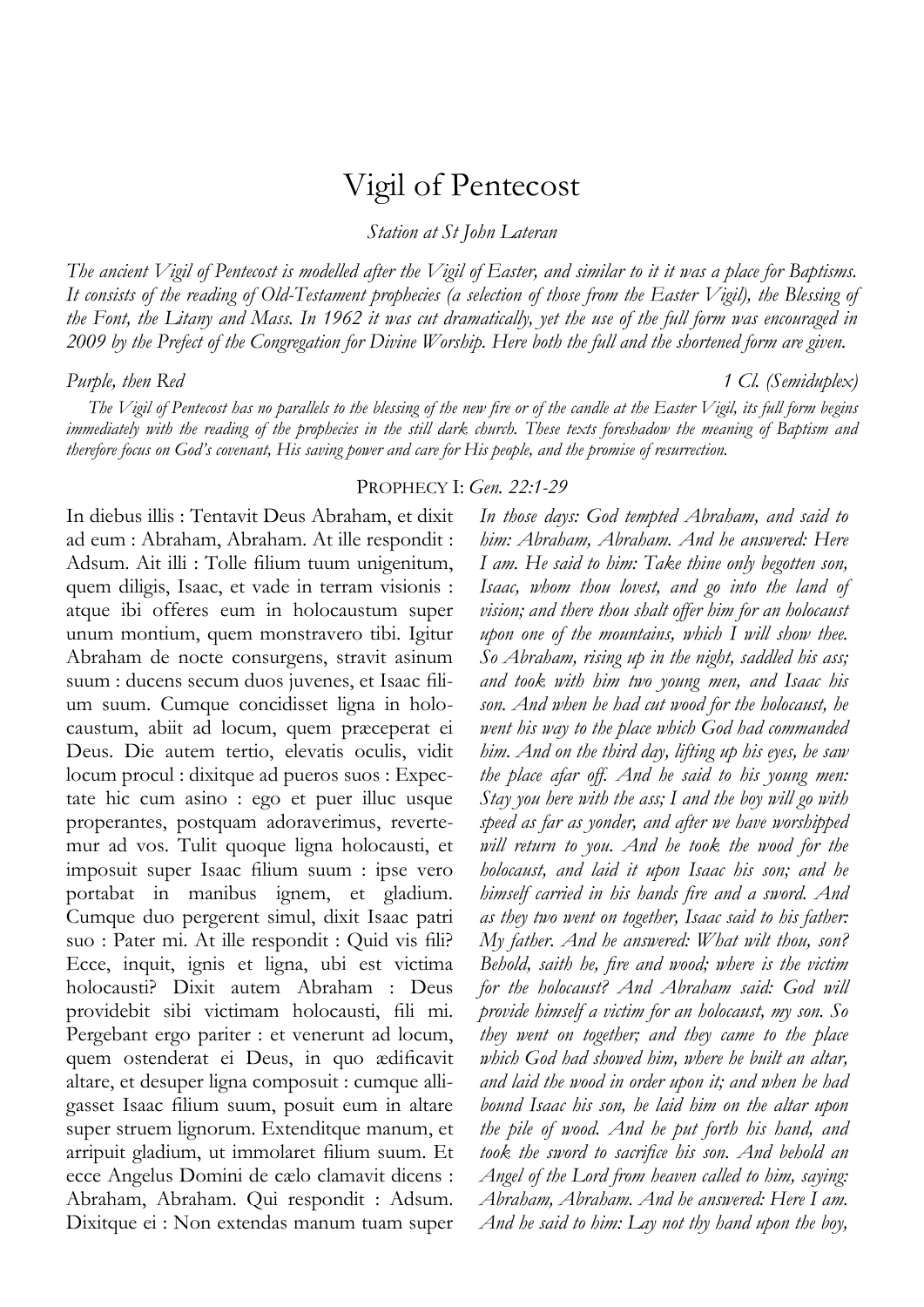puerum, neque facias illi quidquam : nunc cognovi quod times Deum, et non pepercisti unigenito filio tuo propter me. Levavit Abraham oculos suos, viditque post tergum arietem inter vepres hærentem cornibus, quem assumens obtulit holocaustum pro filio. Appellavitque nomen loci illius, Dominus videt. Unde usque hodie dicitur : In monte Dominus videbit. Vocavit autem Angelus Domini Abraham secundo de cælo, dicens : Per memetipsum juravi, dicit Dominus : quia fecisti hanc rem, et non pepercisti filio tuo unigenito propter me : benedicam tibi, et multiplicabo semen tuum sicut stellas cæli, et velut arenam, quæ est in littore maris : possidebit semen tuum portas inimicorum suorum, et benedicentur in semine tuo omnes gentes terræ, quia obedisti voci meæ. Reversus est Abraham ad pueros suos, abieruntque Bersabee simul, et habitavit ibi.

Deus, qui in Abrahæ famuli tui opere humano generi obedientiæ exempla præbuisti : concede nobis, et nostræ voluntatis pravitatem frangere, et tuorum præceptorum rectitudinem in omnibus adimplere. Per Dominum.

In diebus illis : Factum est in vigilia matutina, et ecce respiciens Dominus super castra Ægyptiorum per columnam ignis et nubis, interfecit exercitum eorum : et subvertit rotas curruum, ferebanturque in profundum. Dixerunt ergo Ægyptii : Fugiamus Israelem : Dominus enim pugnat pro eis contra nos. Et ait Dominus ad Moysen : Extende manum tuam super mare, ut revertantur aquæ ad Ægyptios super currus et equites eorum. Cumque extendisset Moyses manum contra mare, reversum est primo diluculo ad priorem locum : fugentibusque Ægyptiis occurrerunt aquæ, et involvit eos Dominus in mediis fluctibus. Reversæque sunt aquæ, et operuerunt currus et equites cincti exercitus Pharaonis, qui sequentes ingressi fuerant mare : nec unus quidem superfuit ex eis. Filii autem Israel perrexerunt per medium sicci maris, et aquæ eis erant quasi pro muro a

*neither do thou any thing to him; now I know that thou fearest God, and hast not spared thine only begotten son for my sake. Abraham lifted up his eyes, and saw behind his back a ram amongst the briars, sticking fast by his horns, which he took and offered for an holocaust instead of his son. And he called the name of that place: The Lord seeth. Whereupon even to this day it is said: In the mountain the Lord will see. And the Angel of the Lord called to Abraham a second time from heaven, saying: By mine own self have I sworn, saith the Lord, because thou hast done this thing, and hast not spared thine only begotten son for my sake; I will bless thee, and I will multiply thy seed as the stars of heaven, and as the sand that is by the sea-shore. Thy seed shall possess the gates of their enemies, and in thy seed shall all the nations of the earth be blessed, because thou hast obeyed my voice. Abraham returned to his young men, and they went to Bersabee together, and he dwelt there.* 

#### **COLLECT**

*O God, who didst give to mankind an example of obedience in the action of thy servant Abraham, grant us both to break down the perversity of our wills and to fulfil in all things the righteousness of thy commands. Through our Lord.* 

# PROPHECY II: *Exod. 14:24-31, 15:1-2*

*In those days: It came to pass in the morning watch, and behold the Lord looking upon the Egyptian army, through the pillar of fire and of the cloud, slew their host; and overthrew the wheels of the chariots, and they were carried into the deep. And the Egyptians said: Let us flee from Israel, for the Lord fighteth for them against us. And the Lord said to Moses: Stretch fourth thy hand over the sea, that the waters may come again upon the Egyptians, upon their chariots and horsemen. And when Moses had stretched forth his hand towards the sea, it returned at the first break of day to the former place; and as the Egyptians were fleeing away, the waters came upon them, and the Lord shut them up in the middle of the waves. And the waters returned, and covered the chariots and the horsemen of all the army of Pharaoh, who had come into the sea after them, neither did there so much as one of them remain. But the children of Israel marched through the midst of*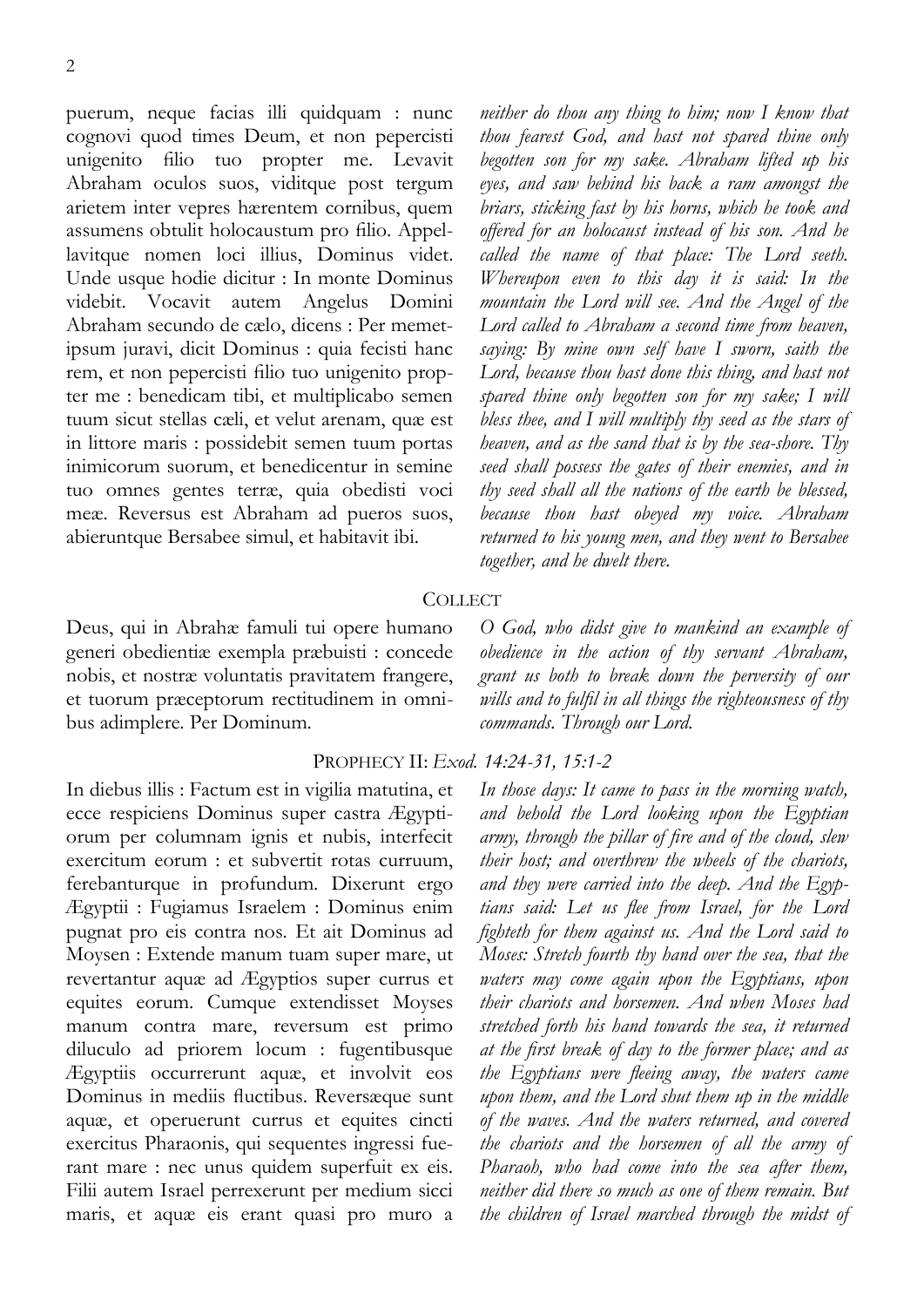dextris et a sinistris : liberavitque Dominus in die illa Israel de manu Ægyptiorum. Et viderunt Ægyptios mortuos super littus maris, et manum magnam, quam exercuerat Dominus contra eos : timuitque populus Dominum, et crediderunt Domino, et Moysi servo ejus. Tunc cecinit Moyses, et filii Israel carmen hoc Domino, et dixerunt :

#### *(The continuation is sung by the choir:).*

Cantemus Domino : gloriose enim honorificatus est : equum et ascensorem projecit in mare : adjutor et protector factus est mihi in salutem.  $\mathbb{V}$ . Hic Deus meus, et honorabo eum : Deus patris mei, et exaltabo eum. V. Dominus conterens bella : Dominus nomen est illi.

Deus, qui primis temporibus impleta miracula novi testamenti luce reserasti, ut et mare Rubrum forma sacri fontis existeret, et liberata plebs ab Ægyptiaca servitute, Christiani populi sacramenta præferret : da, ut omnes gentes Israelis privilegium merito fidei consecutæ, Spiritus tui participatione regenerentur. Per Dominum … in unitate ejusdem Spiritus.

PROPHECY III: *Dtn. 31:22-30, 32:1-4*

In diebus illis : Scripsit Moyses canticum, et docuit filios Israel. Præcepitque Dominus Josue filio Nun, et ait : Confortare, et esto robustus : tu enim introduces filios Israel in terram, quam pollicitus sum, et ego ero tecum. Postquam ergo scripsit Moyses verba legis hujus in volumine, atque complevit : præcepit levitis, qui portabant arcam fœderis Domini, dicens : Tollite librum istum, et ponite eum in latere arcæ fœderis Domini Dei vestri : ut sit ibi contra te in testimonium. Ego enim scio contentionem tuam, et cervicem tuam durissimam. Adhuc vivente me et ingrediente vobiscum, semper contentiose egistis contra Dominum : quanto magis cum mortuus fuero? Congregate ad me omnes majores natu per tribus vestras, atque doctores, et loquar audientibus eis sermones istos, et invocabo contra eos

*the sea upon dry land, and the waters were to them as a wall on the right hand and on the left; and the Lord delivered Israel in that day out of the hands of the Egyptians. And they saw the Egyptians dead upon the sea-shore, and the mighty hand that the Lord had used against them; and the people feared the Lord, and they believed the Lord, and Moses his servant. Then Moses and the children of Israel sung this canticle to the Lord, and said:* 

*Let us sing to the Lord, for he is gloriously honoured : the horse and the ride he hath thrown into the sea : he became my helper and protector for my safety.*  = *This is my God, and I will honour him : the God of my father, and I will extol him.* = *He is the Lord that destroys wars : the Lord is his name.* 

# **COLLECT**

*O God, who by the light of the New Testament hast expounded the miracles wrought in the first ages of the world, so that the Red Sea was a figure of the sacred font, and the deliverance of the people out of the bondage of Egypt did represent the Christian sacraments : grant that all nations who have now obtained the birthright of Israel by the merit of faith may be born again by the participation of thy Spirit. Through the same Lord … in unity with the same Holy Ghost.* 

*In those days: Moses wrote the canticle, and taught it the children of Israel. And the Lord commanded Josue the son of Nun, and said: Take courage, and be valiant; for thou shalt bring the children of Israel into the land which I have promised, and I will be with thee. Therefore, after Moses wrote the words of this law in a volume, and finished it, he commanded the Levites, who carried the ark of the covenant of the Lord, saying: Take this book and put it in the side of the ark of the covenant of the Lord our God, that it may be there for a testimony against thee. For I know thy obstinacy, and thy most stiff neck. While I am yet living, and going in with you, you have always been rebellious against the Lord. How much more when I shall be dead? Gather unto me all the ancients of your tribes, and your doctors, and I will speak these words in their hearing, and I will call heaven and earth to witness against them. For I*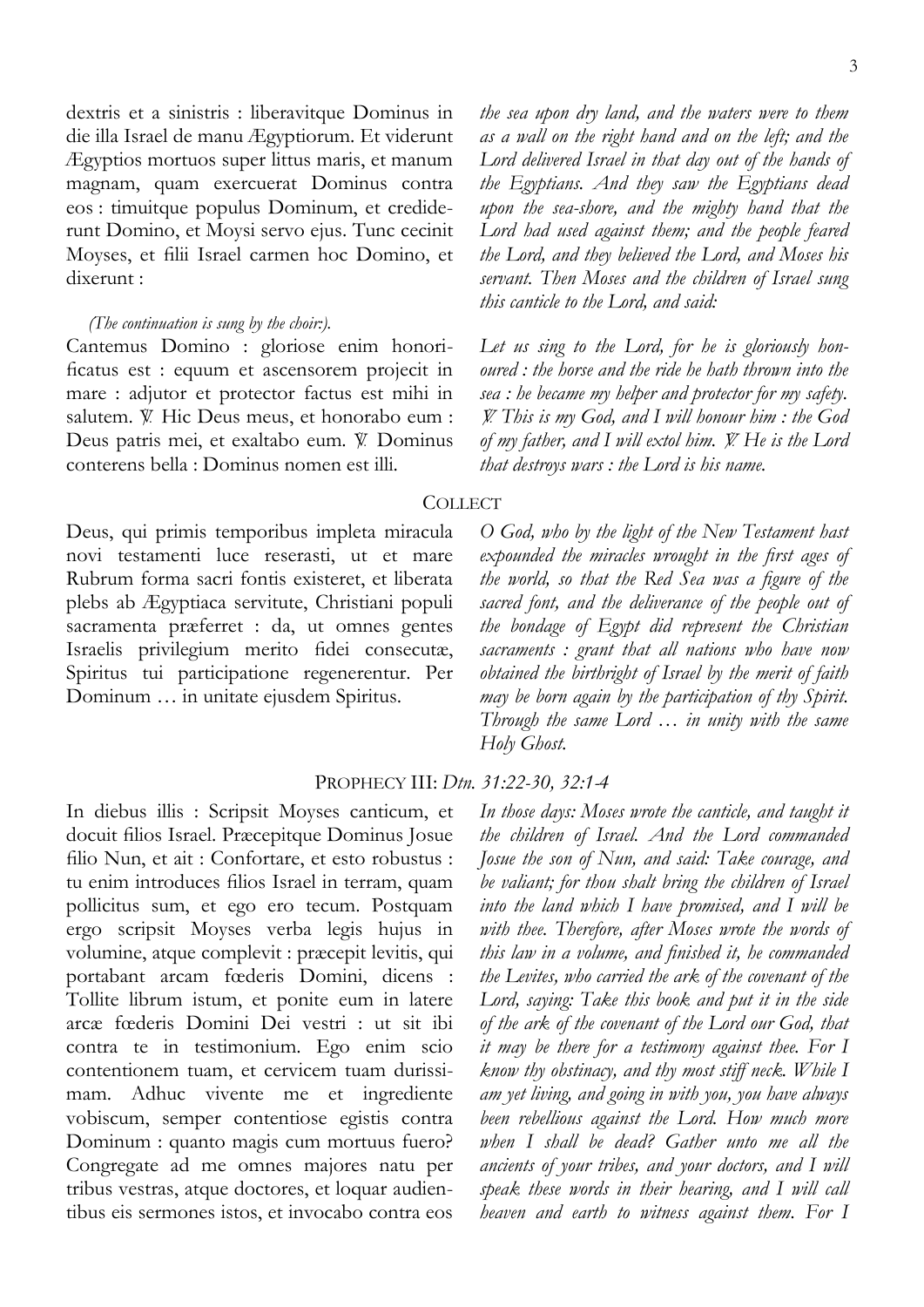cælum et terram. Novi enim quod post mortem meam inique agetis, et declinabitis cito de via, quam præcepi vobis : et occurrent vobis mala in extremo tempore, quando feceritis malum in conspectu Domini, ut irritetis eum per opera manuum vestrarum. Locutus est ergo Moyses, audiente universo cœtu Israel, verba carminis hujus, et ad finem usque complevit.

*(The continuation is sung by the choir:).* 

Attende cælum, et loquar : et audiat terra verba ex ore meo.  $\mathbb{V}$ . Expectetur sicut pluvia eloquium meum : et descendant sicut ros verba mea, sicut imber super gramina.  $V$ . Et sicut nix super fœnum : quia nomen Domini invocabo.  $\mathbb W$  Date magnitudinem Deo nostro : Deus, vera opera ejus, et omnes viæ ejus judicia. V. Deus fidelis, in quo non est iniquitas : justus et sanctus Dominus.

Deus, glorificatio fidelium, et vita justorum, qui per Moysen famulum tuum nos quoque modulatione sacri carminis erudisti : universis gentibus misericordiæ tuæ munus operare, tribuendo beatitudinem, auferendo terrorem; ut quod pronuntiatum est ad supplicium, in remedium transferatur æternum. Per Dominum.

Apprehenderent septem mulieres virum unum in die illa, dicentes : Panem nostrum comedemus, et vestimentis nostris operiemur : tantummodo invocetur nomen tuum super nos, aufer opprobrium nostrum. In die illa erit germen Domini in magnificentia et gloria, et fructus terræ sublimis, et exsultatio his, qui salvati fuerint de Israel. Et erit : Omnis qui relictus fuerit in Sion, et residuus in Jerusalem, sanctus vocabitur, omnis qui scriptus est in vita in Jerusalem. Si abluerit Dominus sordes filiarum Sion, et sanguinem Jerusalem laverit de medio ejus, in spiritu judicii, et spiritu ardoris. Et creabit Dominus super omnem locum montis Sion, et ubi invocatus est, nubem per diem, et fumum, et splendorem ignis flammantis in nocte : super omnem enim gloriam protectio. Et tabernaculum erit in umbraculum diei ab

*know that after my death you will do wickedly, and will quickly turn aside from the way that I have commanded you; and evils shall come upon you in the latter times, when you shall do evil in the sight of the Lord, to provoke him by the works of your hands. Moses therefore spoke, in the hearing of the whole assembly of Israel, the words of this canticle, and finished it even to the end.* 

*Attend, O heaven, and I will speak : and let the earth hear the words that come out of my mouth*  = *Let my speech be expected like the rain : and let my words fall like the dew V. Like the shower upon the grass, and like the snow upon the dry herb, because I will invoke the name of the Lord. V. Confess the greatness of our God : the works of God are*  perfect, and all his ways are justice. *V.* God is faith*ful, in whom there is no iniquity : the Lord is just and holy.* 

# **COLLECT**

*O God, the glory of the faithful and the life of the just, who hast instructed us also by the canticle of thy servant Moses; grant to all nations the gift of thy mercy, by granting happiness, and removing fear, that the threatened punishment may turn to their eternal salvation. Through our Lord.* 

### PROPHECY IV: *Is. 4:1-6, 5:1-2*

*And in that day seven women shall take hold of one man, saying: We will eat our own bread, and wear our own apparel; only let us be called by thy name, take away our reproach. In that day, the bud of the Lord shall be in magnificence and glory, and the fruit of the earth shall be high, and a great joy to them that have escaped of Israel. And it shall come to pass that every one that shall be left in Sion, and that shall remain in Jerusalem shall be called holy, every one that is written in life in Jerusalem. If the Lord shall wash away the filth of the daughters of Sion, and shall wash away the blood of Jerusalem out of the midst thereof, by the spirit of judgement, and by the spirit of burning. And the Lord will create upon every place of Mount Sion, and where he is called upon, a cloud by day, and a smoke and the brightness of a flaming fire in the night; for over all the glory shall be a protection. And there shall be a*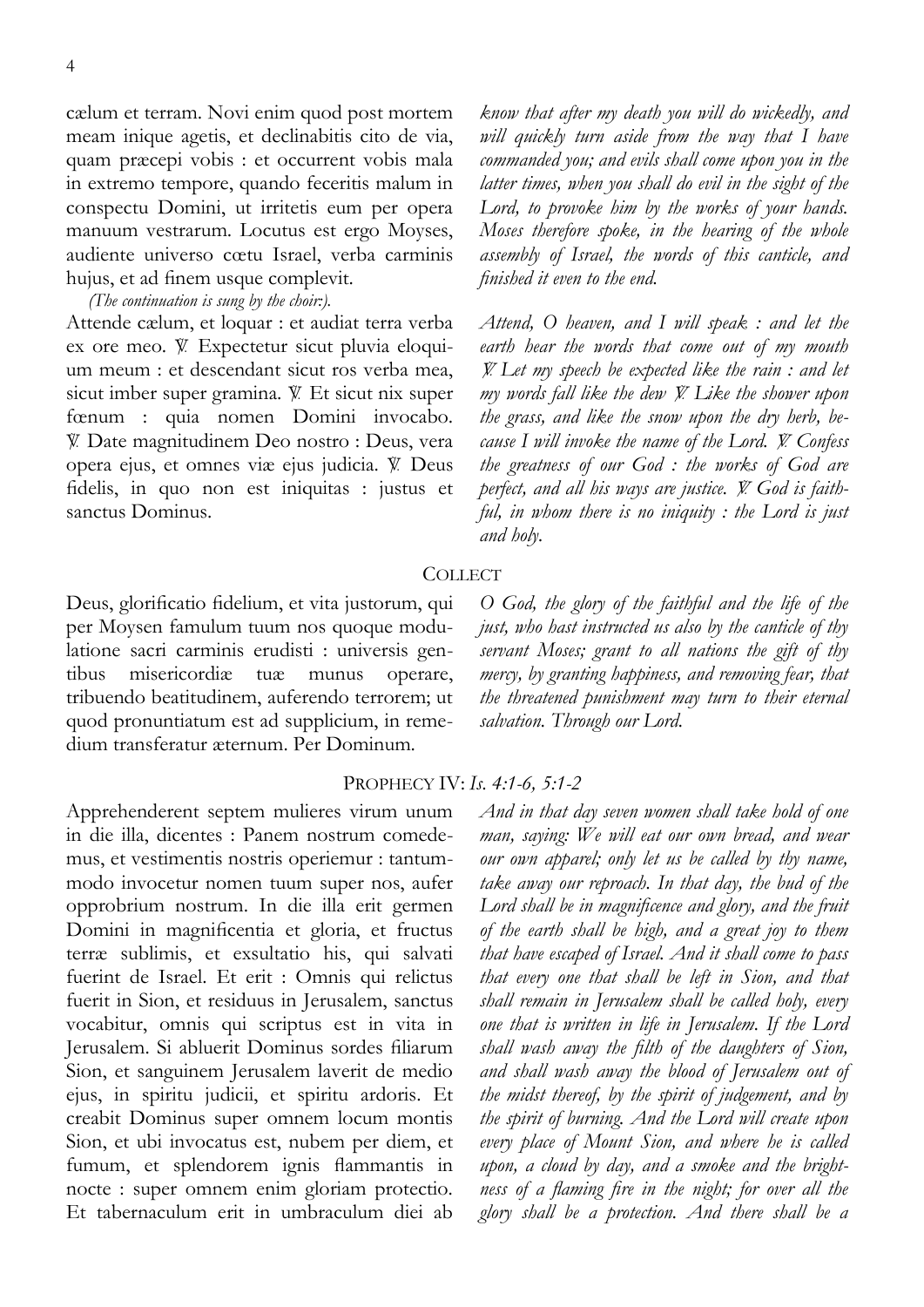æstu, et in securitatem, et absconsionem a turbine, et a pluvia.

#### *(The continuation is sung by the choir:).*

Vinea facta est in dilecto in cornu, in loco uberi.  $V$ . Et maceriam circumdedit, et circumfodit : et plantavit vineam Sorec : et ædificavit turrim in medio ejus. V. Et torcular fodit in ea : vinea enim Domini Sabaoth, domus Israel est.

Omnipotens sempiterne Deus, qui per unicum Filium tuum Ecclesiæ tuæ demonstrasti te esse cultorem, omnem palmitem, fructum in eodem Christo tuo, qui vera vitis est, afferentem, clementer excolens, ut fructus afferet ampliores : fidelibus tuis, quos velut vineam ex Ægypto per fontem baptismi transtulisti, nullæ peccatorum spinæ prævaleant; ut Spiritus tui sanctificatione muniti, perpetua fruge ditentur. Per eundem Dominum … in unitate ejusdem Spiritus.

Audi Israel mandata vitæ : auribus percipe, ut scias prudentiam. Quid est Israel quod in terra inimicorum es? Inveterasti in terra aliena, coinquinatus es cum mortuis : deputatus es cum descendentibus in infernum. Dereliquisti fontem sapientiæ. Nam si in via Dei ambulasses, habitasses utique in pace sempiterna. Disce ubi sit prudentia, ubi sit virtus, ubi sit intellectus : ut scias simul ubi sit longiturnitas vitæ, et victus, ubi sit lumen oculorum, et pax. Quis invenit locum ejus? et quis intravit in thesauros ejus? Ubi sunt principes gentium, et qui dominantur super bestias, quæ sunt super terram? qui in avibus cæli ludunt, qui argentum thesaurizant, et aurum, in quo confidunt homines, et non est finis acquisitionis eorum? qui argentum fabricant, et solliciti sunt, nec est inventio operum illorum? Exterminati sunt, et ad inferos descenderunt, et alii loco eorum surrexerunt. Juvenes viderunt lumen, et habitaverunt super terram : viam autem disciplinæ ignoraverunt, neque intellexerunt semitas ejus,

neque filii eorum susceperunt eam, a facie

*tabernacle for a shade in the day time from the heat, and for a security and covert from the whirlwind, and from rain.* 

*My beloved had a vineyard on a hill in a fruitful place V. And he enclosed it with a fence, and made a ditch round it, and planted it with the vine of Sorec, and built a tower in the midst thereof.* = *And he made a wine-press in it : for the house of Israel is the vineyard of the Lord of hosts.* 

#### **COLLECT**

*O almighty and eternal God, who by thy only Son hast shown thyself the husbandman of thy Church, mercifully cultivating every branch which bringeth forth fruit in that same Christ, who is the true vine, that it may be more fruitful; let not the thorns of sin prevail against thy faithful, whom thou hast transplanted like a vineyard out of Egypt by the baptismal font; but protect them by thy holy Spirit, that they may be enriched by everlasting fruits. Through the same Lord … in unity with the same Holy Ghost.* 

#### PROPHECY V: *Baruch 3:9-38*

*Hear, O Israel, the commandments of life; give ear, that thou mayest learn wisdom. How happeneth it, O Israel, that thou art in thine enemies' land? Thou art grown old in a strange country, thou art defiled with the dead; thou art counted with them that go down into hell. Thou hast forsaken the fountain of wisdom. For if thou hadst walked in the way of God, thou hadst surely dwelt in peace for ever. Learn where is wisdom, where is strength, where is understanding; that thou mayest know also where is length of days and life, where is the light of the eyes and peace. Who hath found out her place? and who hath gone into her treasures? Where are the princes of the nations, and they that rule over the beasts that are upon the earth? That take their pastime with the birds of the air, that hoard up silver and gold, wherein men trust, and there is no end of their getting, who work in silver and are solicitous, and their works are unsearchable? They are cut off, and are gone down to hell, and others are risen up in their place. Young men have seen the light, and dwelt upon the earth; but the way of knowledge they have not known, nor have they understood the paths thereof, neither have their children*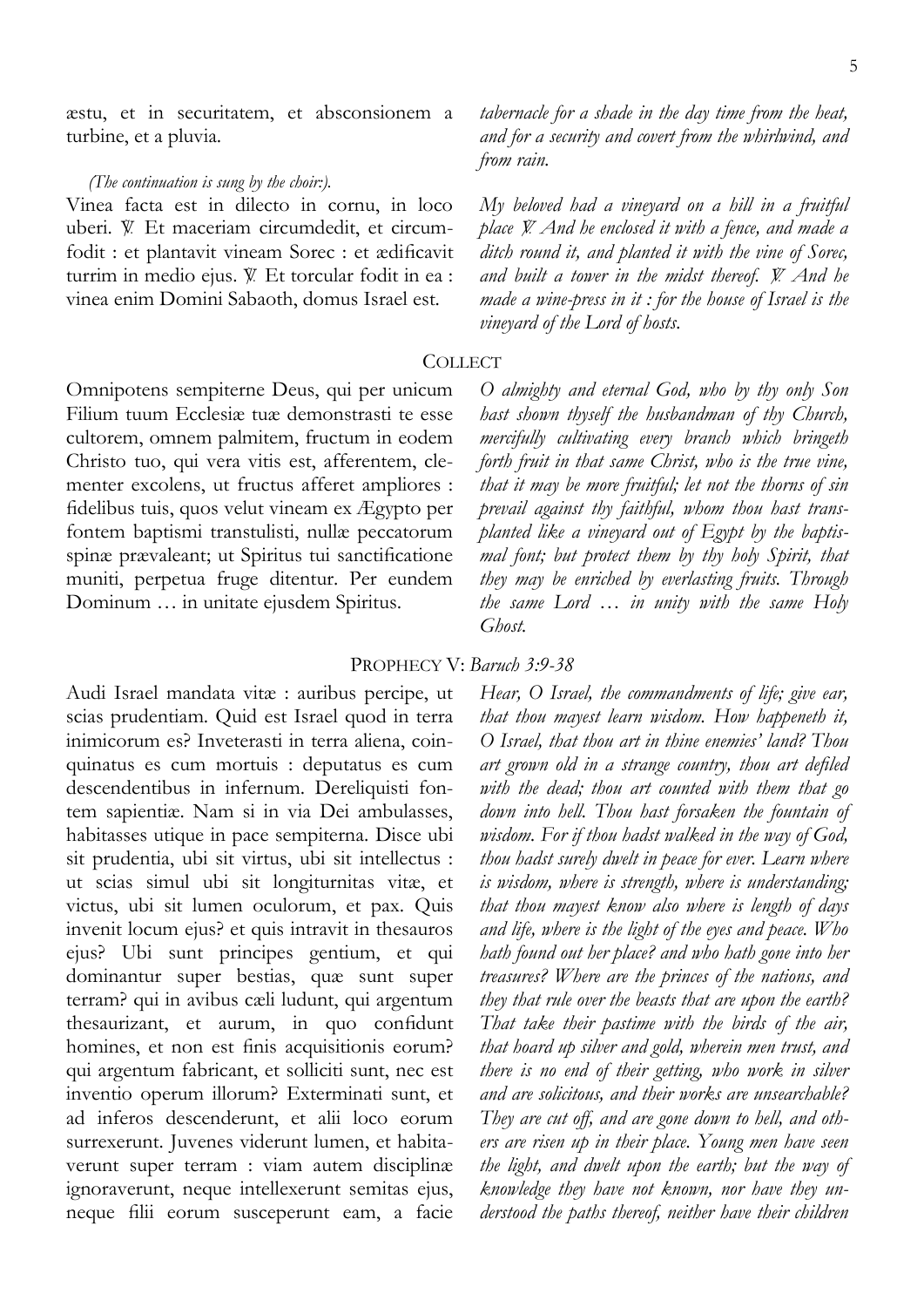ipsorum longe facta est : non est audita in terra Chanaan, neque visa est in Theman. Filii quoque Agar, qui exquirunt prudentiam, quæ de terra est, negotiatores Merrhæ, et Theman, et fabulatores, et exquisitores prudentiæ, et intelligentiæ, viam autem sapientiæ nescierunt, neque commemorati sunt semitas ejus. O Israel, quam magna est domus Dei, et ingens locus possessionis ejus! Magnus est, et non habet finem : excelsus, et immensus. Ibi fuerunt gigantes nominati illi, qui ab initio fuerunt, statura magna, scientes bellum. Non hos elegit Dominus, neque viam disciplinæ invenerunt : propterea perierunt. Et quoniam non habuerunt sapientiam, interierunt propter suam insipientiam. Quis ascendit in cælum, et accepit eam, et eduxit eam de nubibus? Quis transfretavit mare, et invenit illam? et attulit illam super aurum electum? Non est qui possit scire vias ejus, neque qui exquirat semitas ejus : sed qui scit universa, novit eam : et adinvenit eam prudentia sua : qui præparavit terram in æterno tempore, et replevit eam pecudibus, et quadrupedibus : qui emittit lumen, et vadit : et vocavit illud, et obedit illi in tremore. Stellæ autem dederunt lumen in custodiis suis, et lætatæ sunt : vocatæ sunt, et exerunt : Adsumus : et luxerunt ei cum jucunditate, qui fecit illas. Hic est Deus noster, et non æstimabitur alius adversus eum. Hic adinvenit omnem viam disciplinæ, et tradidit illam Jacob puero suo, et Israel dilecto suo. Post hæc in terris visus est, et cum hominibus conversatus est.

*received it: it is far from their face; it hath not been heard of in the land of Chanaan, neither hath it been seen in Theman. The children of Agar also, that search after the wisdom that is of the earth, the merchants of Merrha, and of Theman, and the tellers of fables, and searchers of prudence and understanding; but the way of wisdom they have not known, neither have they remembered her paths. O Israel, how great is the house of God, and how vast is the place of his possession! It is great and hath no end; it is high and immense. There were the giants, those renowned men that were from the beginning, of great stature, expert in war. The Lord chose not them, neither did they find the way of knowledge; therefore did they perish. And because they had not wisdom, they perished through their folly. Who hath gone up into heaven, and taken her, and brought her down from the clouds? Who hath passed over the sea, and found her, and brought her, preferably to chosen gold? There is none that is able to know her ways, nor that can search out her paths; but he that knoweth all things knoweth her, and hath found her out with his understanding. He that prepared the earth for evermore, and filled it with cattle and four-footed beasts? He that sendeth forth light, and it goeth; and hath called it, and it obeyeth him with trembling. And the stars have given light in their watches, and rejoiced; they were called, and they said: Here we are; and with cheerfulness they have shined forth to him that made them. This is our God, and there shall no other be accounted of in comparison of him. He found out all the way of knowledge, and gave it to Jacob his servant, and to Israel his beloved. Afterwards he was seen upon earth, and conversed with men.* 

# **COLLECT**

Deus, qui nobis per Prophetarum ora præcepisti temporalia relinquere, atque ad æterna festinare; da famulis tuis : ut, quæ a te jussa cognovimus, implere cælesti inspiratione valeamus. Per Dominum.

*O God, who hast commanded us by the mouth of the prophets to relinquish the things of time and press on to those of eternity; grant that by thy heavenly inspiration we thy servants may accomplish that we know thou hast commanded. Through our Lord.* 

### PROPHECY VI: *Ez. 37:1-14*

In diebus illis : Facta est super me manus Domini, et eduxit me in spiritu Domini : et dimisit me in medio campi, qui erat plenus ossibus : et circumduxit me per ea in gyro : erant autem multa valde super faciem campi, siccaque

*In those days: The hand of the Lord was upon me, and brought me forth in the Spirit of the Lord : and set me down in the midst of a plain that was full of bones; and he led me about through them on every side. Now there were very many upon the face of the*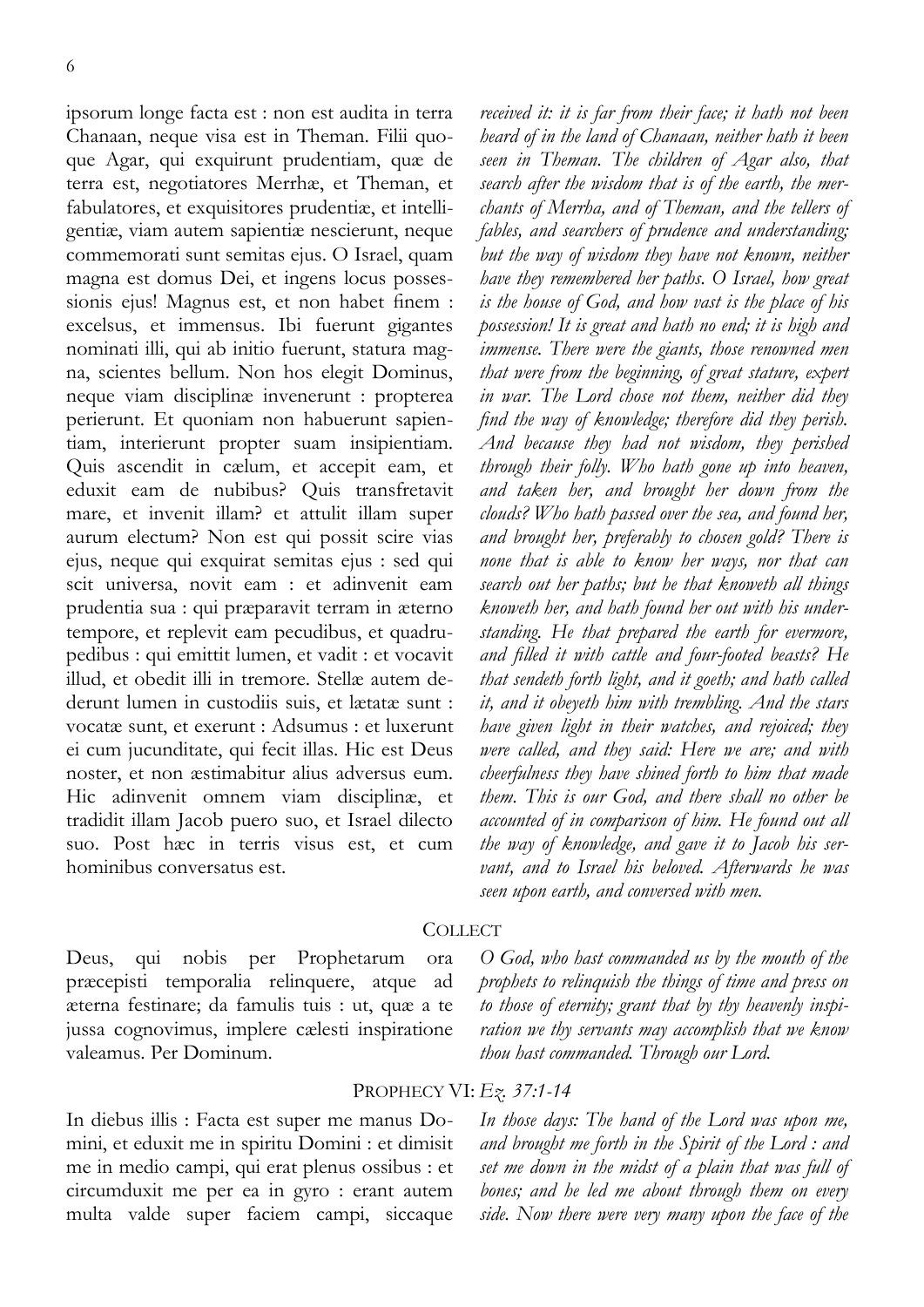vehementer. Et dixit ad me : Fili hominis, putasne vivent ossa ista? Et dixi : Domine Deus, tu nosti. Et dixit ad me : Vaticinare de ossibus istis : et dices eis : Ossa arida, audite verbum Domini. Hæc dicit Dominus Deus ossibus his : Ecce ego intromittam in vos spiritum, et vivetis. Et dabo super vos nervos, et succrescere faciam super vos carnes, et superextendam in vobis cutem : et dabo vobis spiritum, et vivetis, et scietis quia ego Dominus. Et prophetavi sicut præceperat mihi : factus est autem sonitus prophetante me, et ecce commotio : et accesserunt ossa ad ossa, unumquodque ad juncturam suam. Et vidi, et ecce super ea nervi, et carnes ascenderunt : et extenta est in eis cutis desuper, et spiritum non habebant. Et dixit ad me : Vaticinare ad spiritum, vaticinare, fili hominis, et dices ad spiritum : Hæc dicit Dominus Deus : A quatuor ventis veni spiritus, et insuffla super interfectos istos, et reviviscant. Et prophetavi sicut præceperat mihi; et ingressus est in ea spiritus, et vixerunt : steteruntque super pedes suos exercitus grandis nimis valde. Et dixit ad me : Fili hominis, ossa hæc universa, domus Israel est : ipsi dicunt : Aruerunt ossa nostra, et periit spes nostra, et abscissi sumus. Propterea vaticinare, et dices ad eos : Hæc dicit Dominus Deus : Ecce ego aperiam tumulos vestros, et educam vos de sepulchris vestris, populus meus : et inducam vos in terram Israel. Et scietis, quia ego Dominus, cum aperuero sepulchra vestra, et eduxero vos de tumulis vestris, popule meus : et dedero spiritum meum in vobis, et vixeritis, et requiescere vos faciam super humum vestram : dicit Dominus omnipotens.

*plain, and they were exceeding dry. And he said to me: Son of man, dost thou think these bones shall live? And I answered: O Lord God, thou knowest. And he said to me: Prophesy concerning these bones, and say to them: Ye dry bones, hear the word of the Lord. Thus saith the Lord God to these bones: Behold, I will send spirit into you, and you shall live. And I will lay sinews upon you, and will cause flesh to grow over you, and will cover you with skin; and I will give you spirit, and you shall live, and you shall know that I am the Lord. And I prophesied as he had commanded me, and as I prophesied there was a noise, and behold a commotion; and the bones came together, each one to its joint. And I saw, and behold the sinews and the flesh came upon them; and the skin was stretched out over them, but there was no spirit in them. And he said to me: Prophesy to the spirit, prophesy, O son of man, and say to the spirit: Thus saith the Lord God: Come, spirit, from the four winds, and blow upon those slain, and let them live again. And I prophesied as he had commanded me : and the spirit came into them, and they lived; and they stood up upon their feet, an exceeding great army. And he said to me: Son of man, all these bones are the house of Israel. They say: Our bones are dried up, and our hope is lost, and we are cut off. Therefore, prophesy, and say to them: Thus saith the Lord God: Behold I will open your graves, and will bring you out of your sepulchres, O my people; and will bring you into the land of Israel. And you shall know that I am the Lord, when I shall have opened your sepulchres, and shall have brought you out of your graves, O my people; and shall have put my spirit in you, and you shall live, and I shall make you rest upon your own land, saith the Lord almighty.* 

# **COLLECT**

Domine Deus virtutum, qui collapsa reparas, et reparata conservas : auge populos in tui nominis sanctificatione renovandos, ut omnes, qui sacro baptismate diluuntur, tua semper inspiratione dirigantur. Per Dominum.

*O Lord God of hosts, who raisest up what is fallen, and keepest up what is raised : increase the number of those who are to be renewed by the sanctification of thy holy name : that all who are washed in holy baptism may always be guided by thy inspiration. Through our Lord.* 

*During the following* TRACT *the Celebrant replaces his chasuble with a purple cope, the Easter Candle is lit (without ceremonies), and a procession is formed to the entrance of the Baptistery.* 

*(If there is no font, the* LITANY *follows immediately, p. [11\)](#page-10-0).*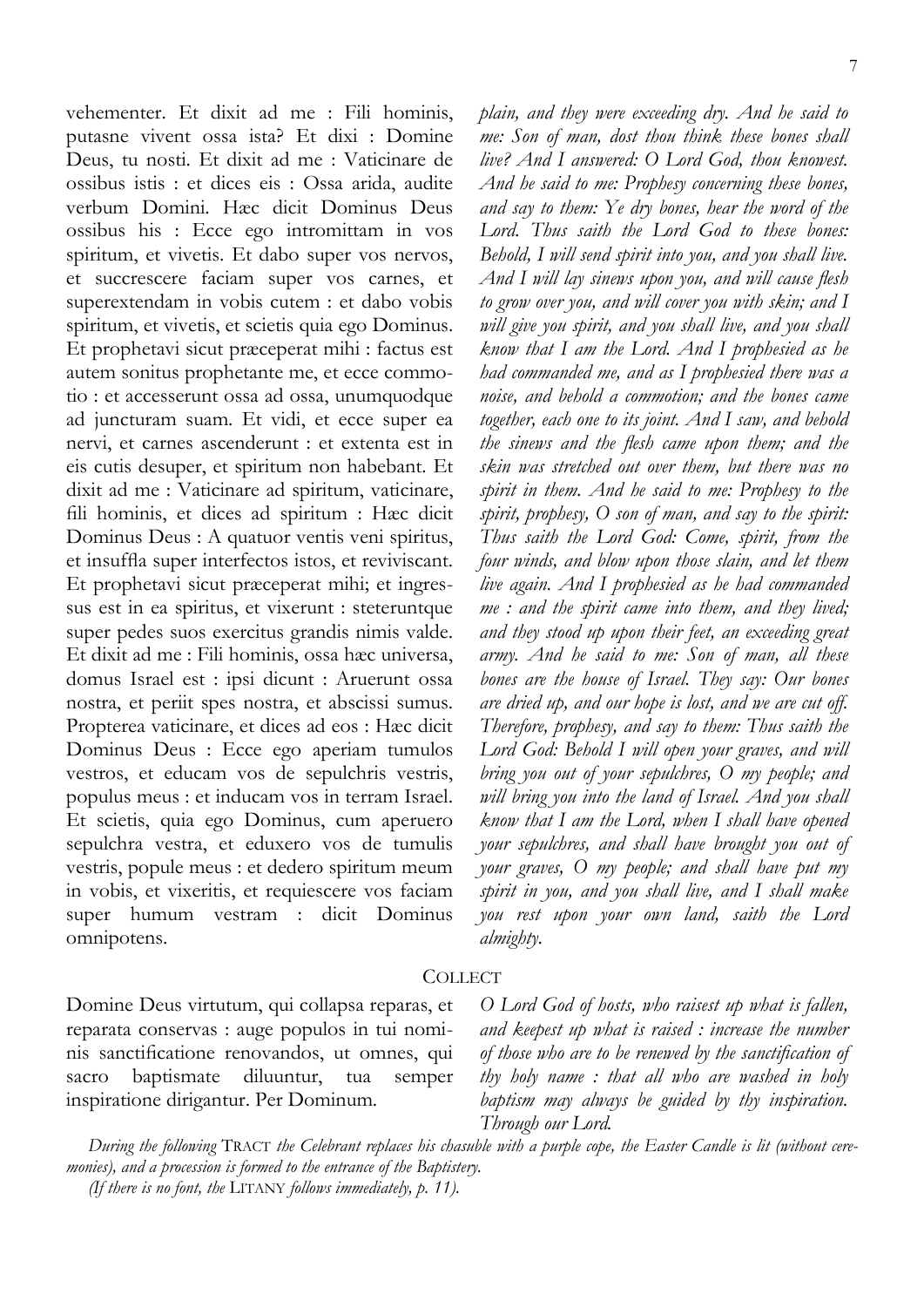Sicut cervus desiderat ad fontes aquarum : ita desiderat anima mea ad te, Deus V. Sitivit anima mea ad Deum vivum : quando veniam et apparebo ante faciem Dei mei? V. Fuerunt mihi lacrimæ meæ panes die ac nocte, dum dicitur mihi per singulos dies : Ubi est Deus tuus?

- $\mathbb W$  Dominus vobiscum.
- R. Et cum spíritu tuo.

Oremus. Concede, quæsumus, omnipotens Deus : ut, qui solemnitatem doni Sancti Spiritus colimus, cælestibus desideriis accensi, fontem vitæ sitiamus. Per Dominum … in unitate ejusdem Spiritus Sancti.

*Then, the Celebrant goes to the font to begin its blessing.* 

- $\mathbb V$  Dominus vobiscum.
- R. Et cum spíritu tuo.

Oremus. Omnipotens sempiterne Deus, adesto magnæ pietatis tuæ mysteriis, adesto sacramentis : et ad recreandos novos populos, quos tibi fons baptismatis parturit, spiritum adoptionis emitte : ut quod nostræ humilitatis gerendum est ministerio, virtutis tuæ impleatur effectu. Per Dominum.

*As the hart panteth after the fountains of water, so my soul panteth after thee, O God.*  $\cancel{W}$  *My soul hath thirsted for the living God : when shall I come and appear before the face of God?* = *My tears have become my bread day and night, while they say to me every day: Where is thy God?* 

- = *The Lord be with you.*
- + *And with thy spirit.*

*Grant, we beseech thee, almighty God, that we who commemorate the giving of the Holy Spirit, being inflamed with heavenly desires, may thirst after the fountain of life. Through our Lord … in unity with the same Holy Ghost.* 

= *The Lord be with you.* 

*<i><sub><i>R*</sub><sup>*And with thy spirit.*</sup>

*Let us pray. Almighty and eternal God, be present at these mysteries of thy great goodness, be present at these sacraments, and send forth the spirit of adoption to regenerate the new people, whom the font of baptism bringeth forth : that, what is to be done by the ministry of us thy servants, may be fulfilled by the effect of thy power. Through our Lord.* 

# BLESSING OF THE FONT

*Like the blessing of the Easter Candle or of the Consecration of a Church, this Blessing begins with a Preface.* 

- $\mathbb V$  Dominus vobiscum.
- $R$ . Et cum spíritu tuo.
- V. Sursum corda!
- R. Habémus ad Dóminum.
- = *°*Gratias agamus Domino Deo nostro.
- $\mathbb R$ . Dignum et justum est.

Vere dignum et justum est, æquum et salutare, nos tibi semper et ubique gratias agere, Domine sancte, Pater omnipotens, æterne Deus. Qui invisibili potentia, sacramentorum tuorum mirabiliter operaris effectum : Et licet nos tantis mysteriis exsequendis simus indigni : Tu tamen gratiæ tuæ dona non deserens, etiam ad nostras preces, aures tuæ pietatis inclinas. Deus, cujus Spiritus super aquas, inter ipsa mundi primordia ferebatur : ut jam tunc virtutem sanctificationis aquarum natura conciperet. Deus, qui nocentis mundi crimina per aquas abluens, regenerationis speciem in ipsa diluvii

- = *The Lord be with you.*
- *<i><sub><i>R*</sub><sup>*z*</sup> *And with thy spirit.*
- = *Lift up your hearts.*
- R. We have lifted them up unto the Lord.
- = *°Let us give thanks to the Lord our God.*
- R. It is meet and just.

*It is truly meet and just, right and availing unto salvation, that we should at all times and in all places give thanks unto thee, O holy Lord, Father almighty, everlasting God. Who by thy invisible power dost wonderfully work the effect of thy sacraments : and though we are unworthy to perform so great mysteries, yet, as thou dost not forsake the gifts of thy grace, so thou inclinest the ears of thy goodness, even to our prayers. O God, whose Spirit in the very beginning of the world moved over the waters, that even then the nature of water might receive the virtue of sanctification. O God, who by water didst wash away the crimes of the guilty world, and by the pour-*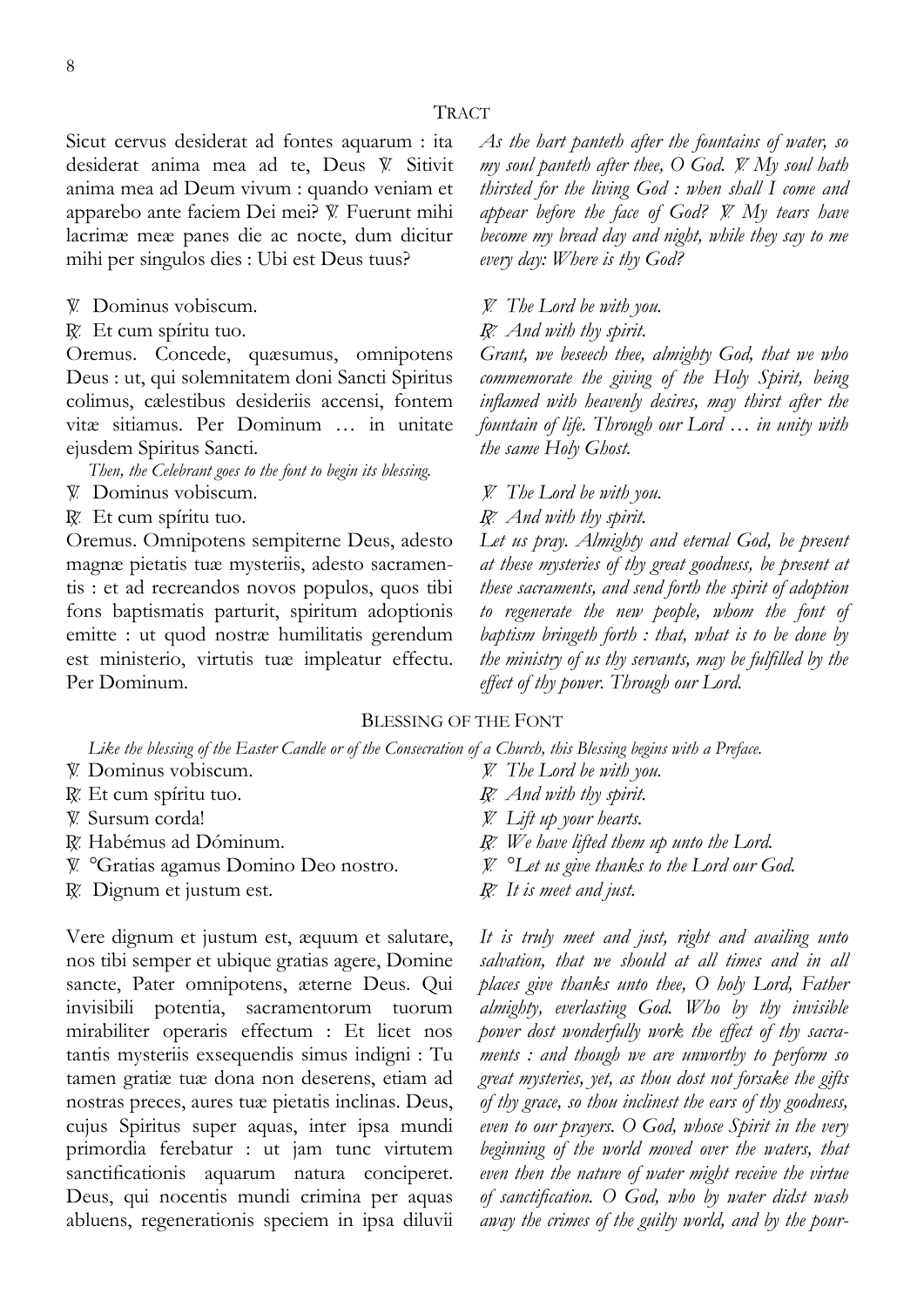effusione signasti : ut unius ejusdemque elementi mysterio, et finis esset vitiis, et origo virtutibus. Respice, Domine, in faciem Ecclesiæ tuæ, et multiplica in ea regenerationes tuas, qui gratiæ tuæ affluentis impetu lætificas civitatem tuam; fontemque baptismatis aperis toto orbo terrarum gentibus innovantis : ut tuæ majestatis imperio, sumat Unigeniti tui gratiam de Spiritu Sancto.

### *Here the Celebrant divides the water with shape of a cross and immediately afterwards dries his hand.*

Qui hanc aquam regenerandis hominibus præparatam, arcana sui numinis admixtione fœcundet : ut sanctificatione concepta, ab immaculato divini fontis utero, in novam renata creaturam, progenies cælestis emergat. Et quos aut sexus in corpore, aut ætas discernit in tempore, omnes in unam pariat gratia mater infantiam. Procul ergo hinc, jubente te, Domine, omnis spiritus immundus abscedat : procul tota nequitia diabolicæ fraudis absistat. Nihil hic loci habeat contrariæ virtutis admixtio : non insidiando circumvolet : non latendo subrepat : non inficiendo corrumpat.

#### *He touches the water with his hand.*

Sit hæc sancta et innocens creatura, libera ab omni impugnatoris incursu, et totius nequitiæ purgata discessu. Sit fons vivus, aqua regenerans, unda purificans : ut omnes hoc lavacro salutifero diluendi operante in eis Spiritu Sancto, perfectæ purgationis indulgentiam consequantur.

#### *He makes thrice the sign of the cross above the font.*

Unde benedico te, creatura aquæ, per Deum  $\ddot{H}$ vivum, per Deum  $\overline{\mathbf{F}}$  verum, per Deum  $\overline{\mathbf{F}}$ sanctum : per Deum, qui te, in principio, verbo separavit ab arida : cujus Spiritus super te ferebatur.

*He divides the water with his hand and sprinkles some into the four cardinal directions, recalling the four rivers of paradise.*  Qui te de paradisi fonte manare fecit, et in quatuor fluminibus totam terram rigare præcepit. Qui te in deserto amaram, suavitate indita fecit esse potabilem, et sitienti populo de petra produxit. Bene<sup>H</sup>dico te et per Jesum Christum Filium ejus unicum, Dominum nostrum : qui te in Cana Galilææ signo admirabili, sua potentia convertit in vinum. Qui pedibus super te ambu-

*ing out of the deluge didst give a figure of regeneration, that one and the same element might, in a mystery, be the end of vice and the origin of virtue. Look, O Lord, on the face of thy Church, and multiply in her thy regenerations, who by the streams of thy abundant grace fillest thy city with joy, and openest the font of baptism all over the world for the renovation of the Gentiles : that by the command of thy majesty she may receive the grace of thy only Son from the Holy Ghost.* 

*Who by a secret mixture of his divine power may render this water fruitful for the regeneration of men, to the end that those who have been sanctified in the immaculate womb of this divine font, being born again a new creature, may come forth a heavenly offspring : and that all, however distinguished either by sex in body, or by age in time, may be brought forth to the same infancy by grace, their mother. Therefore let all unclean spirits, by thy command, O Lord, depart far from hence : let all the malice of diabolical deceit be entirely banished : let no power of the enemy prevail here : let him not fly about to lay his snares : let him not creep in by his secret artifices : let him not corrupt this place with his infection.* 

*May this holy and innocent creature be free from all the assaults of the enemy, and purified by the removal of all his malice. May it be a living fountain, a regenerating water, a purifying stream : that all those that are to be washed in this saving bath may obtain, by the operation of the Holy Ghost, the grace of a perfect cleansing.* 

*Wherefore I bless thee, O creature of water, by the living* ü *God, by the true* ü *God, by the holy* ü *God, by that God who in the beginning separated thee by his word from the dry land, and whose Spirit moved over thee.* 

*Who made thee flow from the fountain of paradise and commanded thee to water the whole earth with the four rivers. Who, changing thy bitterness in the desert into sweetness, made thee fit to drink, and produced thee out of a rock to quench the thirst of the people. I bless* $\#$  *thee also by our Lord Jesus Christ his only Son : who in Cana of Galilee changed thee into wine, by a wonderful miracle of his power. Who*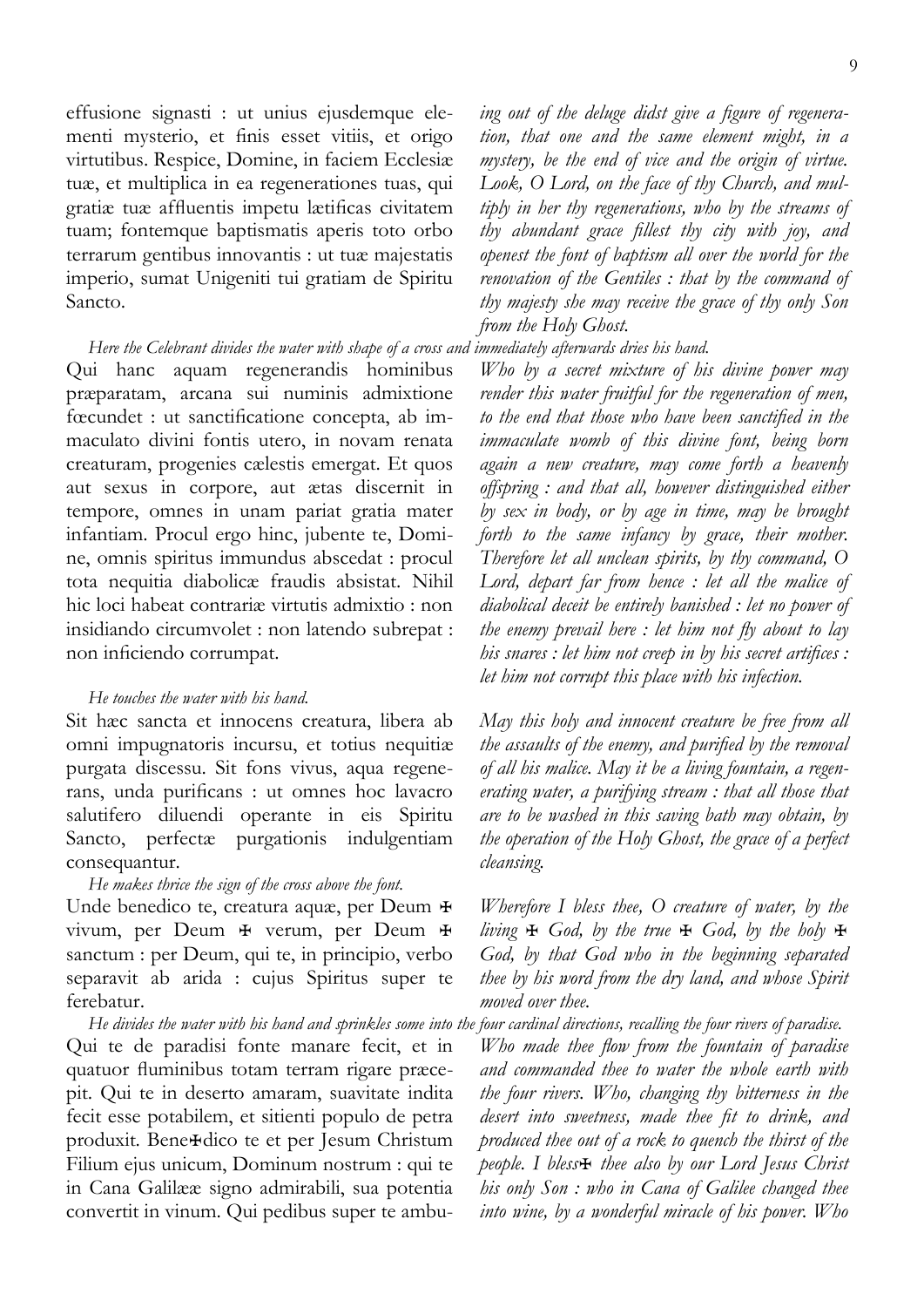lavit : et a Joanne in Jordane in te baptizatus est. Qui te una cum sanguine de latera suo produxit : et discipulis suis jussit, ut credentes baptizarentur in te, dicens : Ite, docete omnes gentes, baptizantes eos in nomine Patris, et Filii, et Spiritus Sancti.

Hæc nobis præcepta servantibus, tu Deus omnipotens, clemens adesto : tu benignus aspira.

*walked upon thee dry-foot, and was baptized in thee by John in the Jordan. Who made thee flow out of his side together with his blood, and commanded his disciples that such as believed should be baptized in thee, saying: Go teach all nations, baptizing them in the name of the Father, and of the Son, and of the Holy Ghost.* 

*Do thou, almighty God, mercifully assist us who observe this command : do thou graciously breathe upon us.* 

*Do thou with thy mouth bless these pure waters : that besides their natural virtue of cleansing the body, they may also be effectual for the purifying of the soul.* 

*He breaths three times in the shape of a cross over the water. Since in Hebrew, Greek and Latin the words for 'breath' and 'Spirit' are identical, this signifies the Holy Ghost.* 

Tu has simplices aquas tuo ore benedicito ut præter naturalem emundationem, quam lavandis possunt adhibere corporibus, sint etiam purificandis mentibus efficaces.

*He takes the Paschal Candle and lowers it thrice into the water, singing each time:* 

Descendat in hanc plenitudinem fontis virtus Spiritus Sancti.

*The third time, he leaves the Candle in the water and blows three times on it in the shape of the Greek letter Ψ (probably for Ψυχή, soul).* 

Totamque hujus aquæ substantiam, regenerandi fœcundet effectu.

*Then, he takes the candle out of the water.* 

Hic omnium peccatorum maculæ deleantur : hic natura ad imaginem tuam condita, et ad honorem sui reformata principii, cunctis vetustatis squaloribus emundetur : ut omnis homo sacramentum hoc regenerationis ingressus, in veræ innocentiæ novam infantiam renascatur. Per Dominum nostrum Jesum Christum, Filium tuum, qui venturus est judicare vivos, et mortuos, et sæculum per ignem. R. Amen.

*Then, the Celebrant sprinkles the congregation with the blessed water. Some is removed from the Font for the use of the Faithful. Afterwards, the Celebrant pours some drops of the Oil of the Catechumens into the Font, saying:* 

Sanctificatur et fœcundetur fons iste Oleo salutis renascentibus ex eo, in vitam æternam. R. Amen.

*Then, he pours in some drops of the Holy Chrism.* 

Infusio chrismatis Domini nostri Jesu Christi, et Spiritus Sancti Paracliti, fiat in nomine sanctæ Trinitatis. R. Amen

*Finally, he pours in both oils together, in the shape three crosses.*  Commixtio chrismatis sanctificationis, et Olei unctionis, et aquæ baptismatis, pariter fiat, in nomine Pat<sub>H</sub>ris, et Fi<sub>Hlii</sub>, et Spiritus **H** Sancti. R. Amen.

*May the virtue of the Holy Ghost descend into all the* 

*water of this font.* 

*And make the whole substance of this water fruitful, unto regeneration.* 

*Here may the stains of all sins be washed out : here may human nature, created to thy image, and reformed to the honour of its author, be cleansed from all the filth of the old man : that all who receive this sacrament of regeneration may be born again new children of true innocence. Through or Lord Jesus Christ thy Son : who shall come to judge the living*  and the dead, and the world by fire. R. Amen.

*May this font be sanctified and made fruitful by the Oil of salvation, for such as are born anew therein unto life everlasting. R. Amen.* 

*May this infusion of the Chrism of our Lord Jesus Christ, and of the Holy Ghost the Comforter, be made in the name of the Holy Trinity. R. Amen.* 

*May this mixture of the Chrism of sanctification, and of the Oil of unction, and of the water of baptism, be made in the name of the Fa*ü*ther, and of the Son*ü*, and of the Holy* ü*Ghost.* + *Amen.*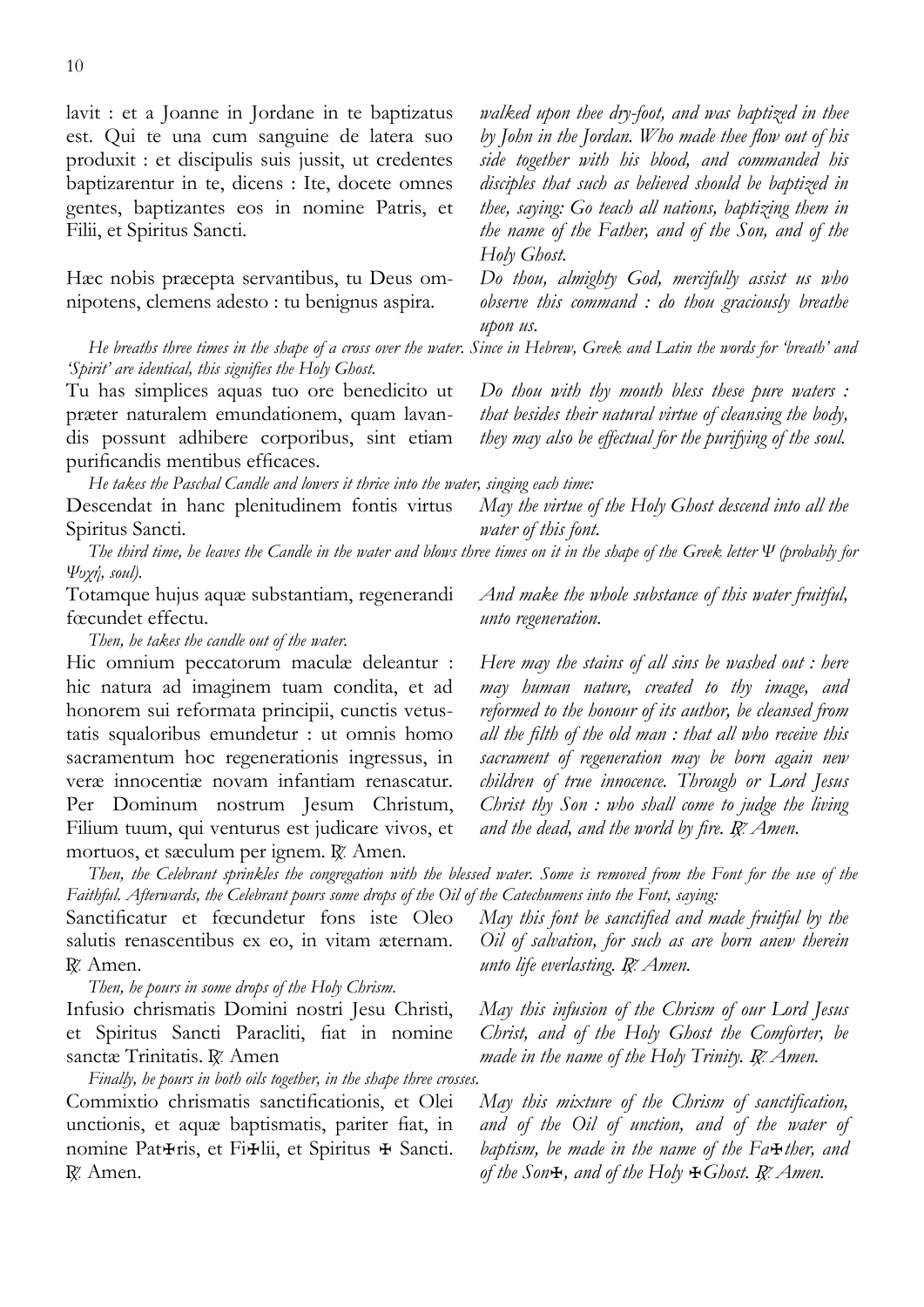<span id="page-10-0"></span>Kyrie eleison. Christe eleison. Kyrie eleison.

|                                                                         | mercy.                                           |
|-------------------------------------------------------------------------|--------------------------------------------------|
| Christe, audi nos. R. Christe, exáudi nos.                              | Christ, hear us. R. Christ, graciously hear us.  |
| Pater de cælis, Deus, R. miserére nobis.                                | God the Father of heaven, R. have mercy upon us. |
| Fili Redemptor mundi,                                                   | God the Son, Redeemer of the world,              |
| Spiritus Sancte Deus,                                                   | God the Holy Ghost,                              |
| Sancta Trinitas, unus Deus,                                             | Holy Trinity, one God,                           |
| Sancta Maria, R. ora pro nobis.                                         | Holy Mary, R. pray for us.                       |
| Sancta Dei Genitrix, R. ora pro nobis.                                  | Holy Mother of God, R. pray for us.              |
| Sancta Virgo Virginum,                                                  | Holy Virgin of virgins,                          |
| Sancte Michael,                                                         | St Michael,                                      |
| Sancte Gabriel,                                                         | St Gabriel,                                      |
| Sancte Raphael,                                                         | St Raphael,                                      |
| Omnes sancti Angeli et Archangeli, R oráte<br>pro nobis.                | All ye holy Angels and Archangels,               |
| Omnes sancti beatorum spirituum ordines,                                | All ye holy orders of the blessed spirits,       |
| Sancte Joannes Baptista, R. ora pro nobis.                              | St John Baptist,                                 |
| Sancte Joseph, R. ora pro nobis.                                        | <i>St Joseph</i> ,                               |
| Omnes sancti Patriarchæ et Prophetæ, R. oráte                           | All ye holy Patriarchs and Prophets,             |
| pro nobis.                                                              |                                                  |
| Sancte Petre, R. ora pro nobis.                                         | St Peter,                                        |
| Sancte Paule,                                                           | St Paul,                                         |
| Sancte Andrea,                                                          | St Andrew,                                       |
| Sancte Joannes,                                                         | St John,                                         |
| Omnes sancti Apostoli et Evangelistæ, R. oráte                          | All ye holy Apostles and Evangelists,            |
| pro nobis.                                                              |                                                  |
| Omnes sancti discipuli Domini,                                          | All ye holy Disciples of the Lord,               |
| Omnes sancti Innocentes,                                                | All ye holy Innocents,                           |
| Sancte Stephane, R. ora pro nobis.                                      | St Stephen,                                      |
| Sancte Laurenti,                                                        | St Lawrence,                                     |
| Sancte Vincenti,                                                        | St Vincent,                                      |
| Omnes sancti Martyres, R. oráte pro nobis.                              | All ye holy Martyrs,                             |
| Sancte Sylvester, R. ora pro nobis.                                     | <i>St Sylvester</i> ,                            |
| Sancte Gregori,                                                         | St Gregory,                                      |
| Sancte Augustine,                                                       | St Augustine,                                    |
| sancti Pontifices<br>Confessores,<br>Omnes<br>et<br>R' oráte pro nobis. | All ye holy Bishops and Confessors,              |
| Omnes sancti Doctores,                                                  | All ye holy Doctors,                             |
| Sancte Antoni, R. ora pro nobis.                                        | St Anthony,                                      |
| Sancte Benedicte,                                                       | St Benedict,                                     |
| Sancte Dominice,                                                        | St Dominic,                                      |
| Sancte Francisce,                                                       | St Francis,                                      |
| Omnes sancti Sacerdotes et Levitæ, R. oráte<br>pro nobis.               | All ye holy Priests and Levites,                 |
| Omnes sancti Monachi et Eremitæ,                                        | All ye holy Monks and Hermits,                   |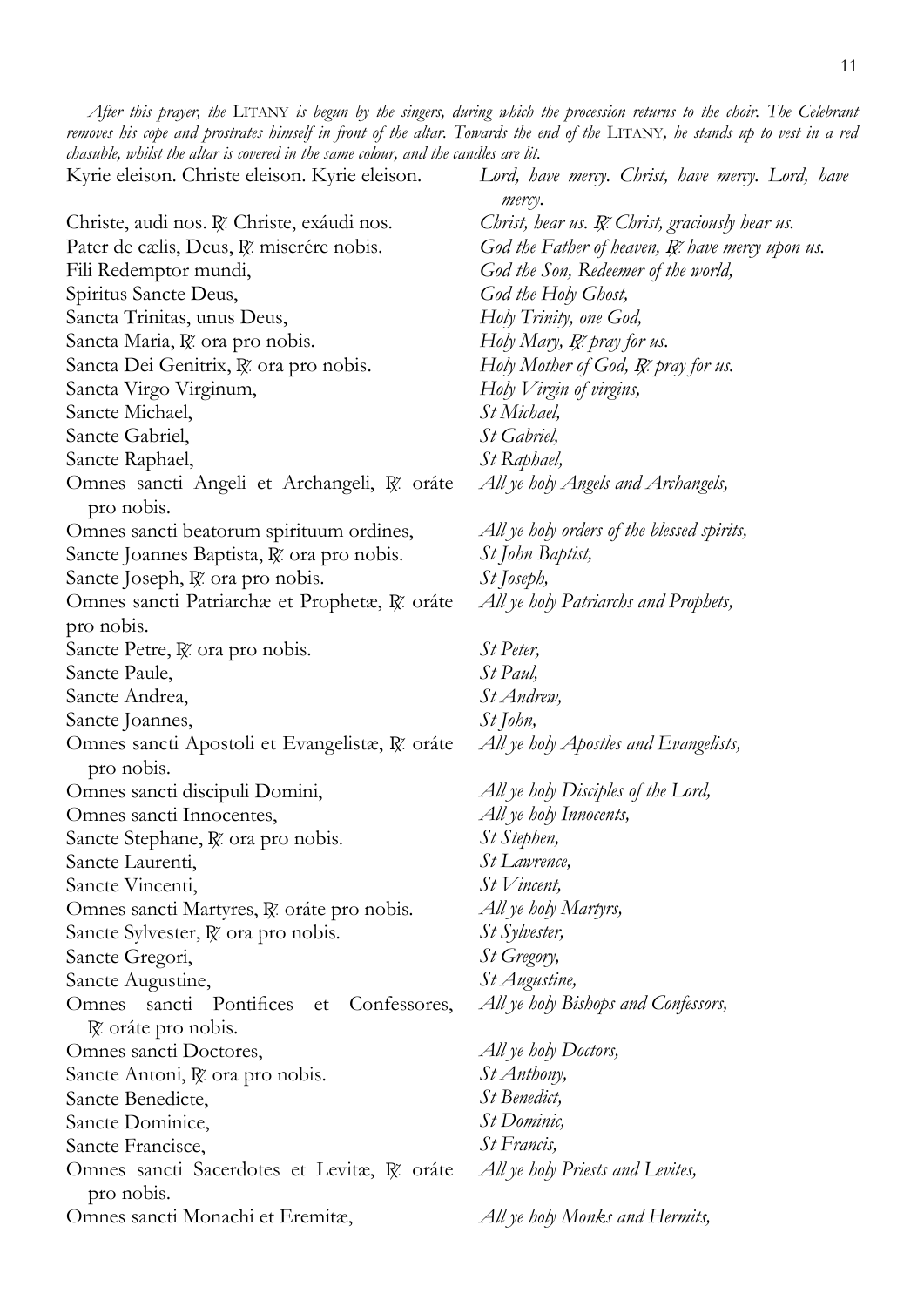- Sancta Maria Magdalena, R. ora pro nobis.
- Sancta Agnes,
- Sancta Cæcilia,
- Sancta Agatha,
- Sancta Catharina,
- Sancta Anastasia,
- Omnes sanctæ Virgines et Viduæ, R. oráte pro nobis.
- Omnes Sancti et Sanctæ Dei, R. intercédite pro nobis.

Propitius esto, R. parce nobis, Dómine. Propitius esto,  $\chi$  exáudi nos, Dómine. Ab omni malo, R. líbera nos, Dómine. Ab omni peccato, A morte perpetua, Per mysterium sanctæ incarnationis tuæ, Per adventum tuum, Per nativitatem tuam, Per baptismum et sanctum jejunium tuum, Per crucem et passionem tuam, Per mortem et sepulturam tuam, Per sanctam resurrectionem tuam, Per admirabilem ascensionem tuam,

Per adventum Spiritus Sancti Paracliti,

### In die judicii,

Peccatores, R. te rogámus, audi nos.

Ut nobis parcas,

- Ut ecclesiam tuam sanctam regere et conservare digneris,
- Ut Domnum Apostolicum et omnes ecclesiasticos ordines in sancta religione conservare digneris,
- Ut inimicos sanctæ Ecclesiæ humiliare digneris,
- Ut regibus et principibus Christianis pacem et veram concordiam donare digneris,
- Ut nosmetipsos in tuo sancto servitio confortare et conservare digneris,
- Ut omnibus benefactoribus nostris sempiterna bona retribuas,
- Ut fructus terræ dare et conservare digneris,
- Ut omnibus fidelibus defunctis requiem æternam donare digneris,

*St Mary Magdalen, R. pray for us. St Agnes, St Cecily, St Agatha, St Catherine, St Anastasia, All ye holy Virgins and Widows,*

*All saints of God,* + *make intercession for us.* 

*Be merciful, R*. *spare us, O Lord. Be merciful,* + *graciously hear us, O Lord.* From all evil, R. deliver us, O Lord, *From all sin, From everlasting death, Through the mystery of thy holy Incarnation, Through thy coming, Through thy nativity, Through thy baptism and holy fasting, Through thy cross and passion, Through thy death and burial, Through thy holy resurrection, Through thine admirable ascension, Through the coming of the Holy Ghost, the Paraclete, In the day of judgement,*

*We sinners, R. we beseech thee, hear us. That thou wouldst spare us, That thou wouldst vouchsafe to govern and preserve thy holy Church,*

*That thou wouldst vouchsafe to preserve the Bishop of the Apostolic See, and all orders of the Church in holy religion,* 

*That thou wouldst vouchsafe to humble the enemies of Holy Church,* 

*That thou wouldst vouchsafe to grant peace and true concord to Christian kings and princes,*

*That thou wouldst vouchsafe to confirm and preserve us in thy holy service,*

*That thou wouldst render eternal blessings to all our benefactors,*

- *That thou wouldst vouchsafe to give and preserve the fruits of the earth,*
- *That thou wouldst vouchsafe to grant eternal rest to all the faithful departed,*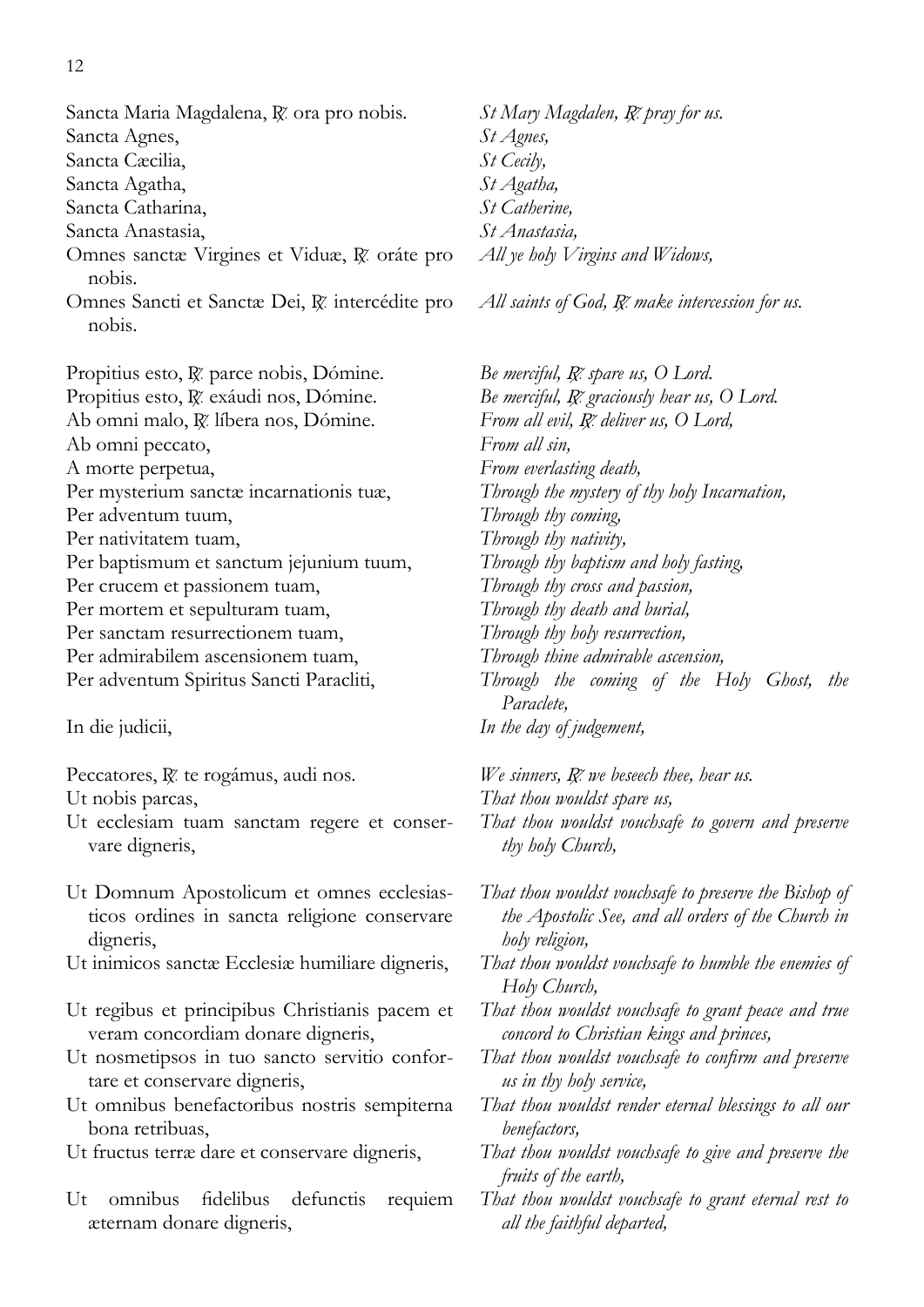- Ut nos exaudire digneris, R. te rogámus, audi nos.
- Agnus Dei, qui tollis peccata mundi, R. parce nobis, Dómine.
- Agnus Dei, qui tollis peccata mundi, R. exáudi nos, Dómine.
- Agnus Dei, qui tollis peccata mundi,  $\mathbb{R}^2$ miserére nobis.

Christe, audi nos, R. Christe, exáudi nos.

*In the full form of the Vigil, there is no* INTROIT *and the* KYRIE *follows immediately. The short form begins here, with an*  INTROIT*.* 

# INTROIT: *Ez. 36:23, 24, 25-26*

Cum sanctificatus fuero in vobis, congregabo vos de universis terris : et effundam super vos aquam mundam, et mundabimini ab omnibus inquinamentis vestris : et dabo vobis spiritum novum, alleluia, alleluia. *Ps. 33:2:* Benedicam Dominum in omni tempore : semper laus ejus in ore meo.  $\mathbb{V}$  Gloria.

*As at the Easter Vigil, bells are rung at the* GLORIA.

Præsta, quæsumus, omnipotens Deus : ut claritatis tuæ super nos splendor effulgeat : et lux tuæ lucis corda eorum, qui per gratiam tuam renati sunt, Sancti Spiritus illustratione confirmet. Per Dominum … in unitate ejusdem Spiritus.

Lectio Actuum Apostolorum.

Factum est, cum Apollo esset Corinthi, ut Paulus, peragratis superioribus partibus, veniret Ephesum et inveniret quosdam discipulos : dixitque ad eos : Si Spiritum Sanctum accepistis credentes? At illi dixerunt ad eum : Sed neque, si Spiritus Sanctus est, audivimus. Ille vero ait : In quo ergo baptizati estis? Qui dixerunt : In Joannis baptismate. Dixit autem Paulus : Joannes baptizavit baptismo pœnitentiæ populum, dicens : In eum, qui venturus esset post ipsum, ut crederent, hoc est in Jesum. His auditis, baptizati sunt in nomine Domini Jesu. Et cum imposuisset illis manus Paulus, venit Spiritus Sanctus super eos, et loquebantur linguis, et prophetabant. Erant autem omnes viri fere duodecim. Introgressus autem synagogam, cum

*When I shall be sanctified in you, I will gather you together out of all the countries : and I will pour upon you clean water, and you shall be cleansed from all your filthiness : and I will give you a new spirit, alleluia, alleluia.* Ps. 33:2: *Let God arise, and let his enemies be scattered : and let them that hate him flee from before his face. W. Glory.* 

# **COLLECT**

*Grant, we beseech thee, almighty God, that the splendour of thy glory may shine forth upon us, and the light of thy light may by the illumination of the Holy Ghost confirm the hearts of those who have been regenerated by thy grace. … in the unity of the same Holy Ghost.* 

#### LESSON: *Acts 19:1-8*

*A lesson from the Acts of the Apostles.* 

*In those days: It came to pass, while Apollo was at Corinth, that Paul, having passed through the upper coasts, came to Ephesus, and found certain disciples; and he said to them: Have you received the Holy Ghost, since you believed? But they said to him: We have not so much as heard whether there be a Holy Ghost. And he said: In what then were you baptized? Who said: In John's baptism. Then Paul said: John baptized the people with the baptism of penance, saying that they should believe in him who was to come after him, that is to say in Jesus. Having heard these things, they were baptized in the name of the Lord Jesus. And when Paul had imposed his hands on them, the Holy Ghost came upon them; and they spoke with tongues, and prophesied. And all the men were about twelve. And entering into the* 

- + *graciously hear us, O Lord.*
- 

*Lamb of God, who takest away the sins of the world, R*. spare us, O Lord.

*Lamb of God, who takest away the sins of the world,* 

- *Lamb of God, who takest away the sins of the world,*  R<sup>z</sup> have mercy on us.
- *Christ, hear us. R. Christ, graciously hear us.*
- 

*That thou wouldst vouchsafe to graciously hear us,* 

*R we beseech thee, hear us.*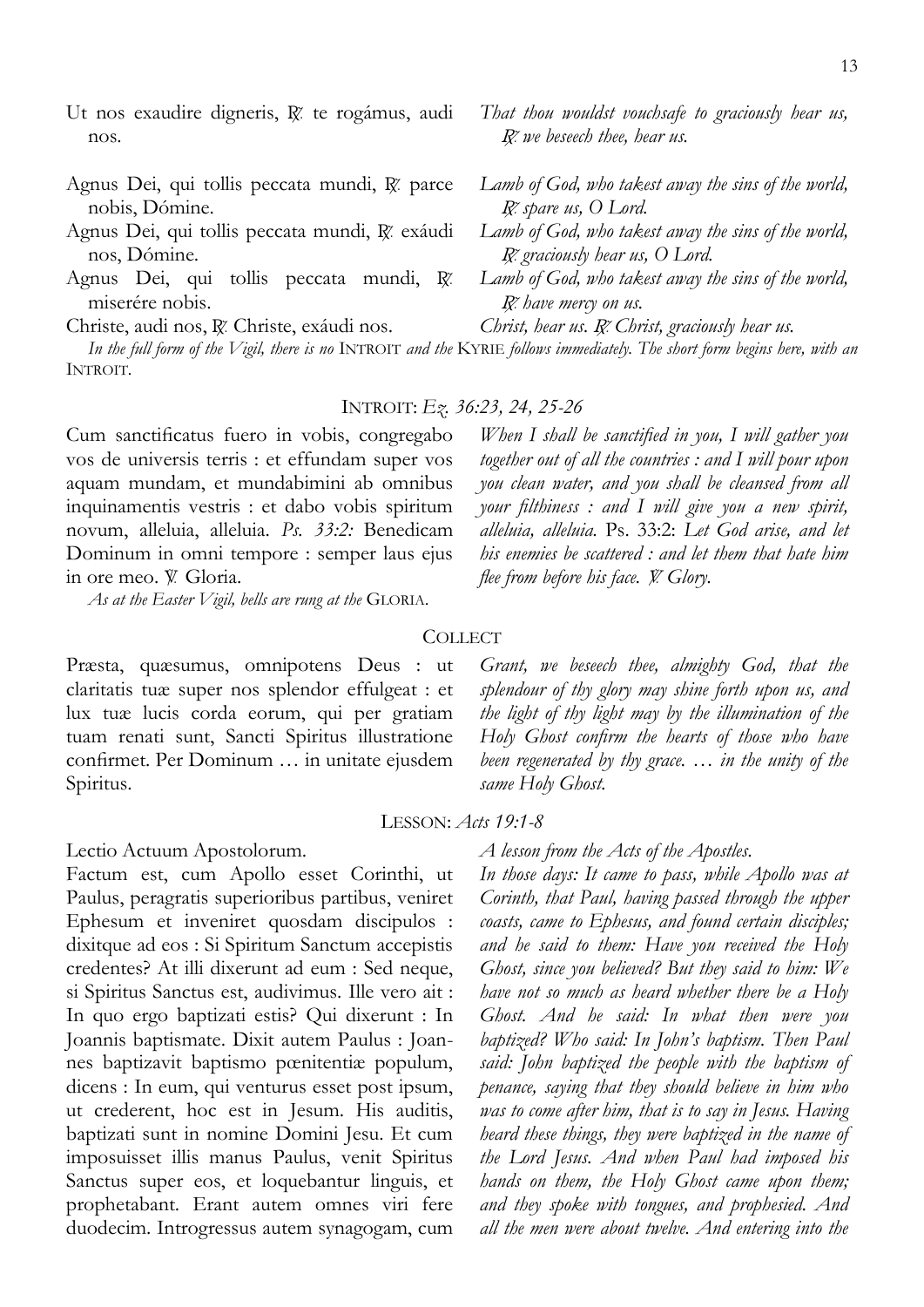fiducia loquebatur per tres menses, disputans et suadens de regno Dei.

Confitemini Domino, quoniam bonus : quoniam in sæculum misericordia ejus.

Laudate Dominum omnes gentes : et collaudate eum omnes populi. V Quoniam confirmata est super nos misericordia ejus : et veritas Domini manet in æternum.

*As in the Easter Vigil, no candles are carried for the* GOSPEL*.*  Sequentia Sancti Evangelii secundum Joannem.

In illo tempore : Dixit Jesus discipulis suis : Si diligitis me, mandata mea servate. Et ego rogabo Patrem, et alium Paraclitum dabit vobis, ut maneat vobiscum in æternum; Spiritum veritatis, quem mundus non potest accipere, quia non videt eum nec scit eum. Vos autem cognoscetis eum : quia apud vos manebit et in vobis erit. Non relinquam vos orphanos : veniam ad vos. Adhuc modicum : et mundus me jam non videt. Vos autem videtis me, quia ego vivo, et vos vivetis. In illo die vos cognoscetis, quia ego sum in Patre meo, et vos in me, et ego in vobis. Qui habet mandata mea et servat ea : ille est, qui diligit me. Qui autem diligit me, diligetur a Patre meo : et ego diligam eum, et manifestabo ei meipsum.

OFFERTORY: *Ps. 103:30-31, 1, 1-2, 2-3*

Emitte Spiritum tuum, et creabuntur, et renovabis faciem terræ : *\**sit gloria Domini *\*\**in sæcula, alleluia.  $\mathbb{V}$  Benedic, anima mea, Dominum : Domine, Deus meus, magnificatus es vehementer, \*\*in sæcula.  $V$  Confessionem et decorem induisti : amictus lumen sicut vestimentum.  $\mathbb{V}$  Extendens cælum sicut pellem : qui tegis in aquis superiora ejus : qui ponis nubem ascensum tuum. *\**Sit gloria.

GOSPEL: *Jn. 14:15-21*

*O praise the Lord, all ye nations : praise him together, all ye people. Y. For his mercy is confirmed upon us : and the truth of the Lord endureth for ever.* 

*Continuation of the holy Gospel according to St John.* 

*At that time: Jesus said to his disciples: If you love me, keep my commandments; and I will ask the Father, and he shall give you another Paraclete, that he may abide with you for ever; the Spirit of truth, whom the world cannot receive, because it seeth him not, nor knoweth him; but you shall know him, because he shall abide with you, and shall be in you. I will not leave you orphans, I will come to you. Yet a little while, and the world seeth me no more; but you see me, because I live, and you shall live. In that day you shall know that I am in my Father, and you in me, and I in you. He that hath my commandments, and keepeth them, he it is that loveth me. And he that loveth me shall be loved of my Father; and I will love him, and will manifest myself to him.* 

*Send forth thy Spirit, and they shall be created, and thou shalt renew the face of the earth :* \**may the glory of the Lord endure* \*\**for ever, alleluia. V. Bless the Lord, O my soul : O Lord my God, thou art exceedingly great,* \*\**for ever. W. Thou hast put on praise and beauty : and art clothed with light as with a garment.* = *Who stretchest the heaven like a pavilion : who coverest the higher rooms thereof with water : who makest the clouds thy chariot.* \**May the glory.* 

*Give praise to the Lord, for he is good : for his mercy endureth forever.* 

# TRACT: *Ps. 116:1-2*

*synagogue, he spoke boldly for the space of three months, disputing, and persuading concerning the kingdom of God.* 

# ALLELUIA: *Ps. 106:1*